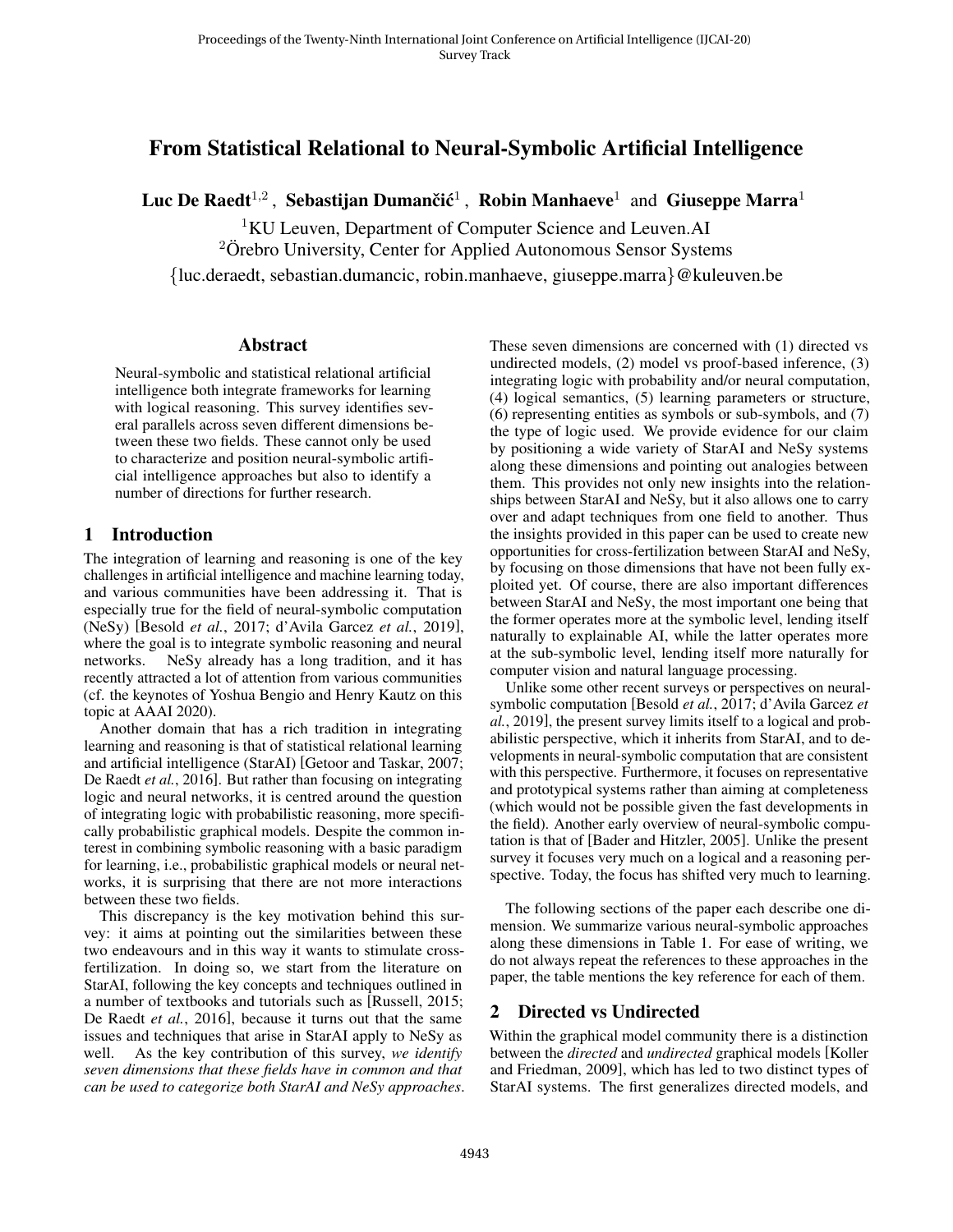resembles Bayesian networks; the second generalizes undirected models like Markov networks or random fields. The key difference between the two is that the first class of models indicates a natural direction (sometimes the term "causal" is used) between the different random variables, while the second one does not.

In StarAI, the first category includes well-known representations such as plate notation [\[Koller and Friedman, 2009\]](#page-7-1), probabilistic relational models (PRMs) [\[Friedman](#page-6-5) *et al.*, 1999], probabilistic logic programs (PLPs) [\[De Raedt and Kimmig,](#page-6-6) [2015\]](#page-6-6), and Bayesian logic programs (BLPs) [\[Kersting and](#page-7-2) [De Raedt, 2007\]](#page-7-2). Today the most typical and popular representatives of this category are the probabilistic (logic) programs. The second category includes Markov Logic Networks (MLNs) [\[Richardson and Domingos, 2006\]](#page-7-3) and Probabilistic Soft Logic (PSL) [Bach *et al.*[, 2017\]](#page-6-7). They specify a set of weighted constraints, clauses or formulae.

From a logical perspective, the difference amounts to using a form of definite clauses (as in the programming language Prolog) versus the use of full clausal logic or even first order logic. On the one hand, a definite clause is an expression of the form  $h \leftarrow b_1 \wedge ... \wedge b_n$  where h and the  $b_i$  are logical atoms of the form  $p(t_1, ..., t_m)$ , with p being a predicate of arity m and the  $t_i$  being terms, that is, constants, variables, or structured terms of the form  $f(t_1, ..., t_n)$ , where f is a functor and the  $t_i$  are again terms. On the other hand, full clausal logic also allows for formulae of the form  $h_1 \vee ... \vee h_m \leftarrow b_1, ..., b_n$ .

The first type of rule forms the basis of programming and database languages such as Prolog and Datalog. It is typically used for forward or backward inference to prove that certain atoms hold. The second type of clause specifies a more general relationship between two sets of atoms, the ones in the condition and in the conclusion part. While such clauses can also be used in (resolution) theorem provers, they can also be viewed as constraints that relate these two sets of atoms as is common in Answer Set Programming [\[Gebser](#page-6-8) *et al.*, 2012]. This difference reflects the kind of knowledge that the user has about the problem. With directed models, one can express that a set of variables has a direct "causal" influence on another one, while with undirected ones one expresses a kind of (soft) constraints on a set of variables, that is, that the variables are related to one another. More details on these connections can be found in [\[De Raedt](#page-6-3) *et al.*, 2016].

Borrowing this view from StarAI, we can devise a first dimension for neural-symbolic approaches, which relies entirely on the logical perspective outlined above.

The first category includes systems which retain the directed nature of logical inference as they exploit backward chaining. The most prominent members of this category are NeSy systems based on Prolog or Datalog, such as Neural Theorem Provers (NTPs) [Rocktäschel and Riedel, 2017], NLProlog [\[Weber](#page-7-5) *et al.*, 2019], DeepProbLog [\[Manhaeve](#page-7-6) *et al.*, 2018] and DiffLog [Si *et al.*[, 2019\]](#page-7-7). Lifted Relational Neural Networks (LRNNs) [Šourek *et al.*, 2018] and ∂ILP [\[Evans and](#page-6-9) [Grefenstette, 2018\]](#page-6-9) are other examples of non-probabilistic directed models, where definite clauses are compiled into a neural network architecture in a forward chaining fashion. The systems that imitate logical reasoning with tensor calculus, Neural Logic Programming (NeuralLP) [Yang *et al.*[, 2017\]](#page-7-9) and Neural Logic Machines (NLM) [Dong *et al.*[, 2019\]](#page-6-10), are likewise instances of directed logic.

The undirected NeSy approaches consider logic as a constraint on the behaviour of a predictive model. A large group of approaches, including Semantic Based regularization (SBR) [\[Diligenti](#page-6-11) *et al.*, 2017], Logic Tensor Networks(LTN) [\[Donadello](#page-6-12) *et al.*, 2017] and Semantic Loss (SL) [Xu *[et al.](#page-7-10)*, [2018\]](#page-7-10), exploits logical knowledge as a soft constraint over the hypothesis space in a way that favours solutions consistent with the encoded knowledge. SBR and LTN implement predicates as neural networks and translates the provided logical formulas into a real valued regularization by means of fuzzy logic, while SL uses marginal probabilities of the target atoms to define the regularization term and relies on arithmetic circuits [\[Darwiche, 2011\]](#page-6-13) to evaluate it efficiently. Similarly, another group of approaches, including Neural Markov Logic Networks (NMLN) [Marra and Kuželka, [2019\]](#page-7-11) and Relational Neural Machines (RNM) [\[Marra](#page-7-12) *et al.*, [2020\]](#page-7-12) extend MLNs, allowing factors to be implemented as neural architectures. Finally, [Rocktäschel et al., 2015; [Demeester](#page-6-14) *et al.*, 2016] compute ground atoms scores as dot products between relation and entities embeddings; implication rules are then translated into a logical loss by means of a continuous relaxation of the implication operator.

### 3 Model-based vs Proof-based Inference

The distinction between directed and undirected models is closely related to the distinction between a model-theoretic and proof-theoretic approach to inference. This is clear when looking at the difference between Answer Set Programming and the programming language Prolog. In the model theoretic perspective, one first grounds out the clauses in the theory and then calls a SAT solver (possibly after breaking cycles), while in a proof-theoretic perspective one performs a sequence of inference steps in order to obtain a proof.

Grounding is the step whereby a clause  $c$  (or formula) containing variables  $\{V_1, ..., V_k\}$  is replaced by all instances  $c\theta$ where  $\hat{\theta}$  is a substitution  $\{V_1 = c_1, ... V_k = c_k\}$  and the  $c_i$  are constants (or other ground terms) appearing in the domain. The resulting clause  $c\theta$  is that obtained by simultaneously replacing all variables by the corresponding constants. Usually the grounding process is optimised in order to obtain only those ground clauses that are relevant for the considered inference task.

Many StarAI systems use logic as a kind of template to ground out the relational model in order to obtain a grounded model and perform inference. This grounded model can be a graphical model, or alternatively, a ground weighted logical theory on which traditional inference methods apply, such as belief propagation or weighted model counting. This is used in well known systems such as MLNs, PSL, BLPs, and PRMs. Some systems like PRMs and BLPs additionally use aggregates, or combining rules, in order to combine multiple conditional probability distributions into one using, e.g., noisyor.

Alternatively, one can follow a proof or trace based approach to define the probability distribution and perform inference. This is akin to what happens in probabilistic program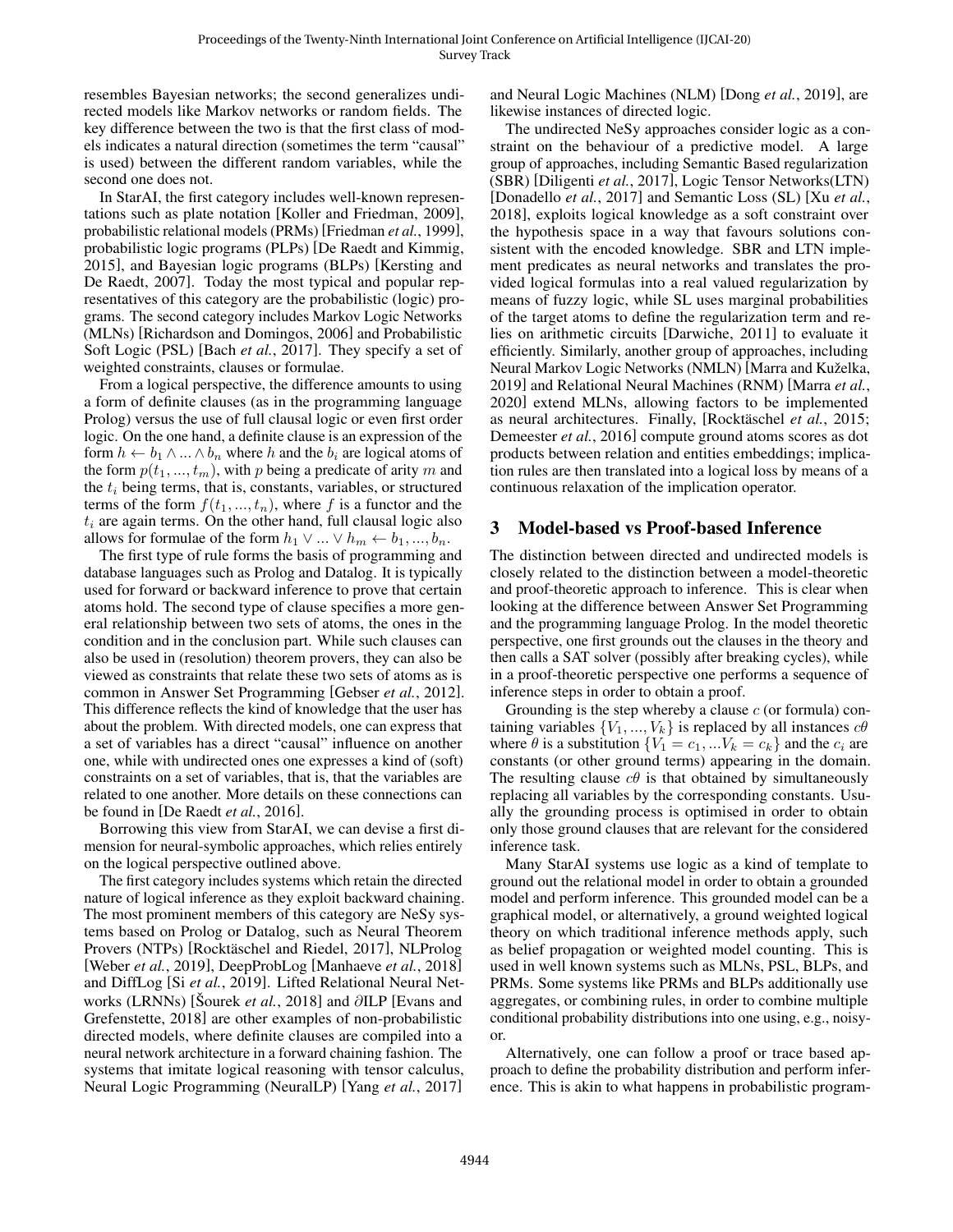ming (cf. also [\[Russell, 2015\]](#page-7-0)), in StarAI frameworks such as PLPs, probabilistic databases [\[Van den Broeck](#page-7-14) *et al.*, 2017] and probabilistic unification based grammars such as Stochastic Logic Programs (SLPs) [\[Muggleton, 1996\]](#page-7-15). Just like pure logic supports the model-theoretic and proof-theoretic perspectives, both perspectives have been explored in parallel for some of the probabilistic logic programming languages such as ICL [\[Poole, 2008\]](#page-7-16) and ProbLog [\[Fierens](#page-6-15) *et al.*, 2015].

These two perspectives carry over to the neural-symbolic methods. Approaches like NTPs, DeepProblog, ∂ILP and DiffLog are proof-based. The probabilities or certainties that these systems output are based on the enumerated proofs, and they are also able to learn how to combine them. In contrast, approaches of LRNN, LTNs, RNM, NMLN, NLM and NeuralLP are all based on the model-theoretic perspective. Learning in these models is done through learning the (shared) parameters over the ground model and inference is based on possible groundings of the model.

### 4 Logic vs Probability vs Neural

When two paradigms are integrated, examining which of the base paradigms are preserved, and to which extent, tells us a lot about the strengths and weaknesses of the resulting paradigm. In StarAI, the traditional knowledge-based model construction approach is to use the logic only to generate a probabilistic graphical model. Thus the graphical model can be used to define the semantics of the model and also to perform inference. This can make it more difficult to understand the effects of applying logical inference rules such as resolution. For instance, in MLNs the addition of the resolvent of two weighted rules, makes it hard to predict the effect on the distribution.

On the other hand, the opposite holds for PLPs and its variants. While it is clear what the effect of a logical operation is, it is often harder to directly identify and exploit properties such as conditional or contextual independencies, which are needed for efficient probabilistic inference.

The position on the spectrum between logic and probability has a profound influence on the properties of the underlying model. For NeSy, the spectrum involves not only logic and neural networks, but also probability. It has been argued that when combining different perspectives in one model or framework, such as neural, logic and probabilistic ones, it is desirable to have the originals or base paradigms as a special case, see also [\[De Raedt](#page-6-16) *et al.*, 2019].

The vast majority of current NeSy approaches focuses on the neural aspect (i.e., they originated as a fully neural method to which logical components have been added). Some of these approaches like LTNs and TensorLog [\[Cohen](#page-6-17) *et al.*, 2017] pursue a kind of knowledge-based model construction approach in which the logic is compiled away into the neural network architecture. A different family of NeSy approaches, which includes SL and SBR, turns the logic into a regularization function to provide a penalty whenever the desired logical theory or constraints are violated. This leads to the logic being compiled into the weights of the trained neural network.

A small number of NeSy methods do retain the focus on logic. Some of these methods start from existing logic (programming) frameworks and extend them with primitives that

allow them to interface with neural networks and allow for differentiable operations. Examples include DeepProbLog and DiffLog. Other methods instead take an existing framework and turn it into a differentiable version. The key inference concepts are mapped onto an analogous concept that behaves identically for the edge cases, but is continuous and differentiable in non-deterministic cases. Such methods include ∂ILP, ∂4 [Bošnjak *et al.*, 2017] and NTPs.

An aspect that significantly aids in developing a common framework, and analysing its properties, is the development of an intermediate representation language that can serve as a kind of *assembly language* [\[Zuidberg Dos Martires](#page-7-17) *et al.*, [2019\]](#page-7-17). One such idea concerns performing probabilistic inference by mapping it onto a weighted model counting (WMC) problem. This can then in turn be solved by compiling it into a structure (e.g. an arithmetic circuit) that allows for efficient inference. This has the added benefit that this structure is differentiable, which can facilitate the integration between logic based systems and neural networks. DeepProbLog, for example, uses this approach.

## 5 Semantics

Traditionally, StarAI combines two semantics: a logical and a probabilistic one. In the *logical* semantics, atoms are assigned a truth value in the  $\{true, false\}$  set (i.e.  $\{0, 1\}$ ). In a *probabilistic* semantics, probability is defined as a measure over sets of possible worlds, where each possible world is an assignment of values to the random variables. This implies that a probabilistic logic semantics defines probability distributions over ground logical interpretations, that is, over sets of ground facts. Prominent examples in StarAI are ProbLog (from the directed side) and MLNs (from the undirected one). Incorporating probabilistic semantics into a logical one is natural when one wants to perform logical reasoning under uncertainty. Moreover, it "only" extends Boolean logic with probabilities, thus it preserves the original logical semantics. However, this extension comes at the price of more complex inference, which makes probabilistic StarAI models intractable in large scale domains.

Another approach is to turn the logical operators into realvalued functions, and in doing so relax the Boolean truth values to the continuous  $[0, 1]$  interval. This introduces the semantics of *fuzzy logic* (or soft logic), which is mathematically grounded in the t-norm theory. The fuzzy semantics can be used alone or in conjunction with the probabilistic one (e.g. [Bach *et al.*[, 2017\]](#page-6-7)). The algebraic and geometric properties of t-norms (including especially convexity and differentiability) results in a reduction in the complexity of logical and/or probabilistic inference. However, differently from the probabilistic case, the semantics of the original Boolean theory is not preserved. Indeed, the *fuzzification* procedure can introduce undesirable effects. In particular, improper choices in the fuzzification could lead to behaviours that are different from the ones in the original theory [\[Giannini](#page-6-19) *et al.*, 2018] and particular attention should be paid to assessing that any desired property is preserved. For example, when translating the implication  $A \rightarrow B$  with its fuzzy material implication (i.e.  $\neg A \lor B$ ), one may lose the transitivity property (e.g. the material implication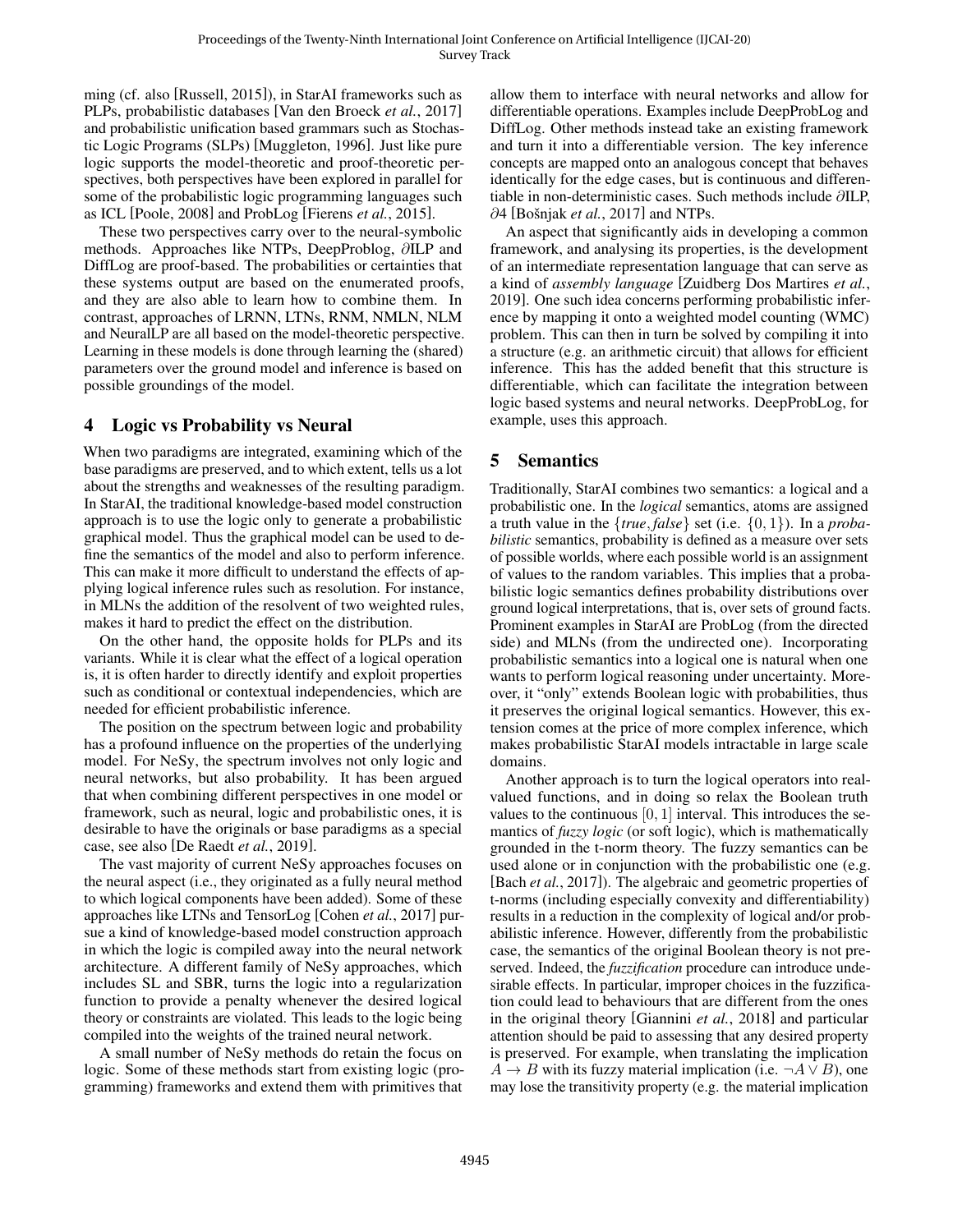in the minimum logic). Another class of anomalies concerns the way t-norms behave when aggregating a large number of fuzzy truth degrees. An example is the n-ary Łukasiewicz strong disjunction  $F_{\oplus}(x_1,\ldots,x_n) = min(1,x_1+\cdots+x_n).$ It can evaluate to 1 (i.e. true) also when all  $x_i$  are very small (i.e. false), e.g.  $n = 10$  and  $x<sub>i</sub> = 0.1$ . The use of this operator would lead to poor approximations when disjointing multiple atoms, e.g. in existentially quantified formulas or in the aggregation of several alternative proofs. [\[van Krieken](#page-7-18) *et al.*, 2020] analyse similar issues, also in connection to differentiability.

Neural-symbolic approaches can easily be categorized along the same lines. Neural enhancements of the *logic* semantics either use neural networks to turn perceptive input to a logical atom, or relax the logical reasoning through tensor calculus. An instance of the former is ABL [Dai *et al.*[, 2019\]](#page-6-20), which use logical abduction to provide the feedback for a neural model processing the perceptive input. Tensor calculus approaches, such as NLM and NeuralLP, interpret predicates as tensors grounded over all constants in a domain and interpret clauses as a product of those matrices.

Neural enhancements of the *probabilistic* semantics usually parameterize the underlying distribution in terms of neural components. In particular, DeepProbLog exploits neural predicates to compute the probabilities of probabilistic facts as the output of neural computations over vectorial representations of the constants, which is similar to SL in the propositional counterpart. NMLN and RNM use neural potentials in order to implement factors (or their weights) as neural networks. [\[Rocktaschel](#page-7-13) *et al.*, 2015] computes marginal probabilities as logistic functions over similarity measures between embeddings of entities and relations.

In neural enhancements of the *fuzzy* semantics, neural networks produce continuously-valued truth assignments. The differentiability of the t-norms allows to easily integrate neural frameworks. In particular, SBR and LTN turn atoms into neural networks taking as inputs the feature representation of the constants and returning the corresponding truth value. Similarly, in LRNN, ∂ILP, DiffLog and [\[Wang and Pan, 2019\]](#page-7-19), the scores of the proofs are computed by using fuzzy logic connectives.

Finally, a large class of methods [\[Minervini](#page-7-20) *et al.*, 2017; [Demeester](#page-6-14) *et al.*, 2016; [Cohen](#page-6-17) *et al.*, 2017; Weber *et al.*[, 2019\]](#page-7-5) relaxes logical statements in a numeric way, without giving any other specific semantics. Here, atoms are assigned scores in  $\mathbb R$  computed by a neural scoring function over embeddings. Numerical approximations are then applied either to combine these scores according to logical formulas or to aggregate proofs scores. The resulting neural architecture is usually differentiable and, thus, trained end-to-end. It is however hard to interpret the numbers generated by such approaches.

## <span id="page-3-0"></span>6 Structure vs Parameter Learning

StarAI distinguishes between two types of learning: structure learning, which corresponds to learning the logical clauses of the model [\[Kok and Domingos, 2005\]](#page-7-21), and parameter learning in which the probabilities or weights of the clauses have to be estimated [\[Gutmann](#page-6-21) *et al.*, 2008; [Lowd and Domingos, 2007\]](#page-7-22). The former is typically achieved by means of a combinatorial

search over the space of possible clauses, while in the latter one an expert user provides a set of informative clauses for which only the probabilities have to be estimated.

Learning in NeSy approaches blurs this distinction and is positioned somewhere mid-ground: the model structure is learned though parameter learning. In contrast to StarAI parameter learning in which the user carefully selects the informative clauses, the set of clauses in NeSy approaches is typically enumerated from the user-provided rule templates of predefined complexity. As such, the enumerated rules contain noisy and erroneous patterns that are corrected by learning the corresponding probabilities or weights. The structure learning is therefore not performed explicitly as none of the given rules is removed. While it is certainly possible to extract the most important clauses, the inference is still performed considering all the enumerated clauses. Examples of such systems include NTPs, ∂ILP, DeepProbLog, NeuralLP and DiffLog. A related way of learning the structure is that of *program sketching*, in which a user provides a sketch of the target model and leaves certain parts of the model unspecified. The learning task corresponds to filling the blanks. NeSy systems based on sketching, such as DeepProbLog and ∂4, perform a simplified version of sketching in which they fill in a single operation instead of an entire program.

A substantial number of approaches tries to leverage the best of both worlds. These ideas include using neural models to guide the symbolic search [\[Kalyan](#page-7-23) *et al.*, 2018; [Ellis](#page-6-22) *et al.*[, 2018a;](#page-6-22) [Valkov](#page-7-24) *et al.*, 2018], or using a neural model to produce a program that is then executed symbolically [\[Ellis](#page-6-23) *et al.*[, 2018b;](#page-6-23) Mao *et al.*[, 2019\]](#page-7-25).

## 7 Symbols vs Sub-symbols

Perhaps the biggest difference between StarAI and neural methods is how they represent entities. StarAI generally represents entities by constants (symbols). However, neural methods are unable to represent symbols directly and exactly, and therefore represent them with sub-symbolic formats, such as vectorized representations. For instance, vectorized representations can be created through one-hot encodings, inherent numerical properties of symbols (e.g. the pixel data of an image), or by learning a mapping from one-hot encodings to a dense feature space. This, of course, has an impact on the generalizability of the system towards unseen entities, as no vectorized representation is available for an unseen entity.

An especially interesting aspect of NeSy methods is that they combine the best of both worlds by introducing a variety of ways to combine symbols and sub-symbols for task representation and reasoning. The idea of mapping entities onto sub-symbols is made very explicit in LTNs, where in a first step, all symbols are replaced with sub-symbols. In DeepProbLog, entities are represented using symbols, but they sometimes have sub-symbolic representations that are only used inside the neural networks. Similarly, in [\[Lippi and Fras](#page-7-26)[coni, 2009\]](#page-7-26) and RNM, MLNs are conditioned on a feature representation of constants (e.g. images, audio signals). Finally, among those models exploiting learned embeddings, we find [Rocktäschel et al., 2015; [Minervini](#page-7-20) et al., 2017; [Demeester](#page-6-14) *et al.*, 2016].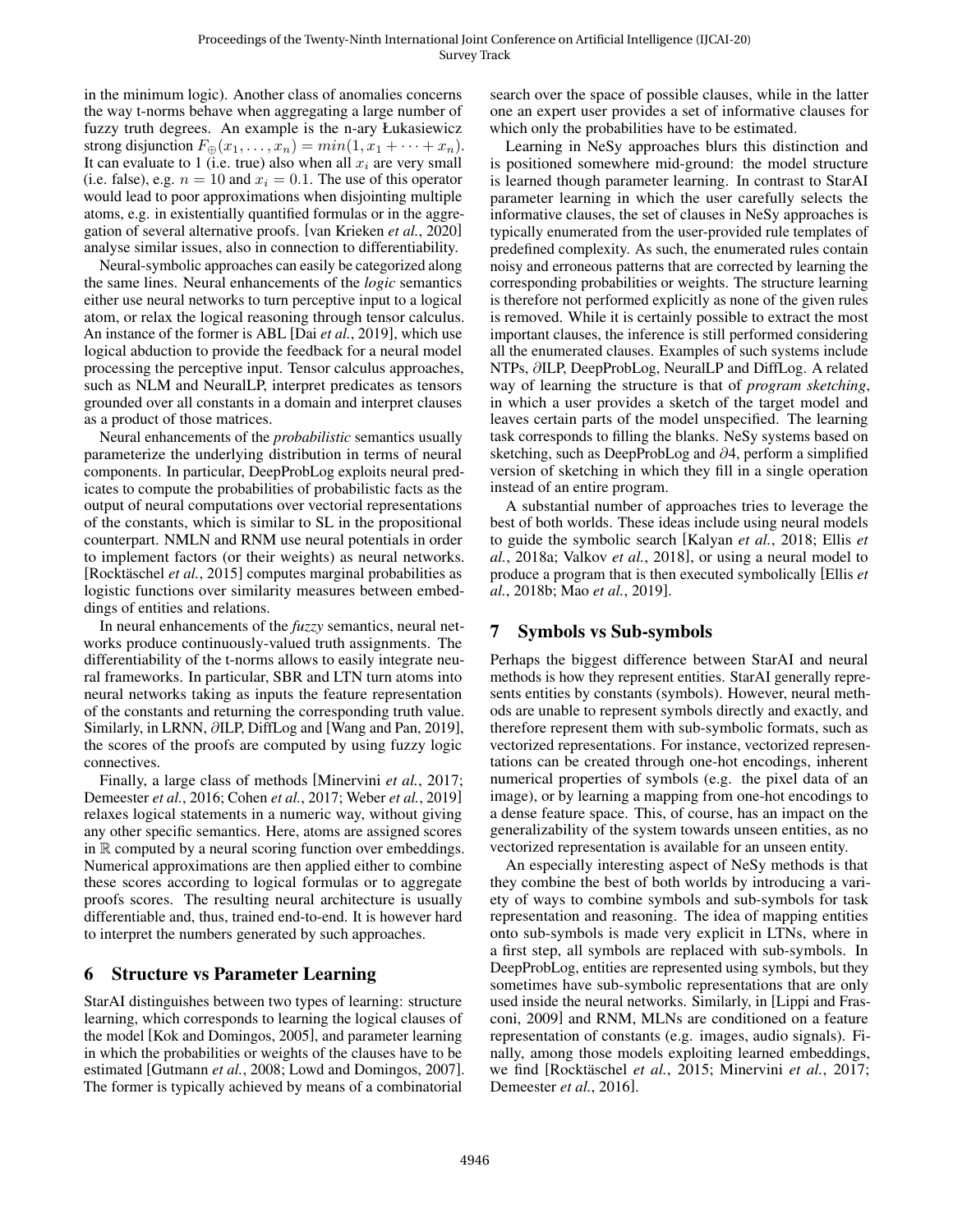A powerful and elegant mechanism for reasoning about symbols matching in logic is *unification*. For instance, the atomic expressions  $p(a, Y)$  and  $p(X, b)$  can be unified using the substitution  $\{X = a, Y = b\}$ . Unification not only works for constants but also for structured terms  $f(t_1, ..., t_n)$  where f is a structured term and the  $t_i$  are constants, variables or structured terms themselves. While unification is not supported by standard neural networks, matching of the symbols can be performed based on their similarity in embedding space. Entities are typically embedded in some metric space, and represented through their embeddings, that is, through sub-symbols. Reasoning typically proceeds by performing algebraic operations (such as vector addition) on these embeddings, and considering the similarity between two entities by using their distance in embedding space. It is quite interesting to see to what extent current neural-symbolic approaches support unification on the one hand, and to what extent the use of embeddings has been integrated into the neural-symbolic logics as a kind of *soft* equality or unification

This idea was implemented in NTPs and NLProlog as *soft* or *weak unification*. In these systems, two entities can be unified if they are similar, and not just if they are identical. As such, this system can interweave both symbols and sub-symbols during inference. For each entity, an embedding is learned and their similarity is determined based on the distance between the embeddings using a radial basis function. However, this potentially adds a lot of different proof paths, which can result in computational issues for larger programs. This problem was solved in later iterations of the system [\[Minervini](#page-7-27) *et al.*, [2020\]](#page-7-27).

## 8 Type of Logic

StarAI approaches have explored various types of logical representations, following a natural ordering [\[De Raedt, 2008;](#page-6-24) [Flach, 1994\]](#page-6-25) starting with propositional logic (symbols without arguments), to relational logic (with only constants and variables as terms, without any structured terms) which forms the basis for the Datalog database language, to general first order logic, and then to logic programs as in the programming language Prolog. Logic programs are usually restricted to definite clauses. The semantics of a definite clause program is given by its least Herbrand model, the set of all ground facts that are logically entailed by the program. This contrasts with the standard semantics of first order logic that would also allow for other models. This difference carries over to StarAI, where probabilistic logic programs and Markov Logic inherit their semantics from logic programming, respectively first order logic. This explains, for instance, why Markov Logic's semantics boils down to a maximum entropy approach when a theory has multiple models (such as  $a \vee b$ ), cf. [\[De Raedt and Kimmig, 2015;](#page-6-6) [De Raedt](#page-6-3) *et al.*, 2016] for more details. On the other hand, logic programs are also the basis for the programming language Prolog, which implies that they can be used to specify traditional programs such as sorting and data structures such as lists through structured terms. This is relevant especially for those approaches to neural-symbolic computation that are used to synthesize programs from examples.

NeSy approaches follow the same natural expressivity order of the underlying logics. For instance, SL focuses only on the propositional setting. On the other hand, ∂ILP, NTPs and DiffLog are based on Datalog, which belongs to relational logic segment. LTNs and SBR use fuzzy logic to translate a general first-order logic theory into a training objective, either isolated or in conjunction with a supervised criterion. Just like Markov Logic, also RNM and NMLN use first-order logic to generate a random field. Finally, DeepProbLog, NLProlog and LRNN are examples of neural-symbolic logic programming frameworks.

The chosen type of logic has a significant impact on inference and learning. The more expressive a logic, the harder the inference and learning become. For instance, for structure learning, the space of possible clauses for structure learning typically becomes exponentially larger as a more expressive class of logic is used. At the same time, many theories require a certain level of representation expressivity and cannot be expressed using simpler types of logic. For instance, programs cannot be represented using relational and propositional representations.

## 9 Open Challenges

To conclude, we list a number of challenges for NeSy, which deserve, in our opinion, more attention.

Semantics The statistical relational AI community and the probabilistic graphical model communities have devoted a lot of attention to the semantics of its models. This has resulted in a number of clear choices (such as directed vs. undirected, trace-based vs. possible world [\[Russell, 2015\]](#page-7-0)), with corresponding strengths and weaknesses, which has allowed to clarify the relationships between the different models. Workshops have been held on that topic<sup>[1](#page-4-0)</sup>. Furthermore, some researchers have investigated how to transform one type of model into another [\[Jaeger, 2008\]](#page-7-28). At the same time, the framework of weight model counting has emerged as a common assembly language for inference in many of these languages. The situation in neural-symbolic computation today is very much that of the early days in statistical relational learning, in which there were many competing formalisms, (sometimes characterized as the statistical relational learning alphabet soup). It would be great to get more insight into the semantics of neural-symbolic approaches and their relationships. This survey hopes to contribute towards this goal.

Probabilistic reasoning Although relatively few methods explore the integration of logical and neural methods from a probabilistic perspective, we believe that a probabilistic approach is a very good way to integrate the two [\[De Raedt](#page-6-16) *et al.*[, 2019\]](#page-6-16), but many open questions remain. Probabilistic inference is computationally more expensive than other approaches discussed in this paper. It would be interesting in future work to determine exactly what the benefit of this probabilistic approach is, and in which circumstances it arises.

Fuzzy semantics The selection of the t-norm fuzzy logic and the corresponding translation of the connectives is very heterogeneous in the literature.It is often not well clear which

<span id="page-4-0"></span><sup>1</sup> For instance,<https://pps2018.luddy.indiana.edu/>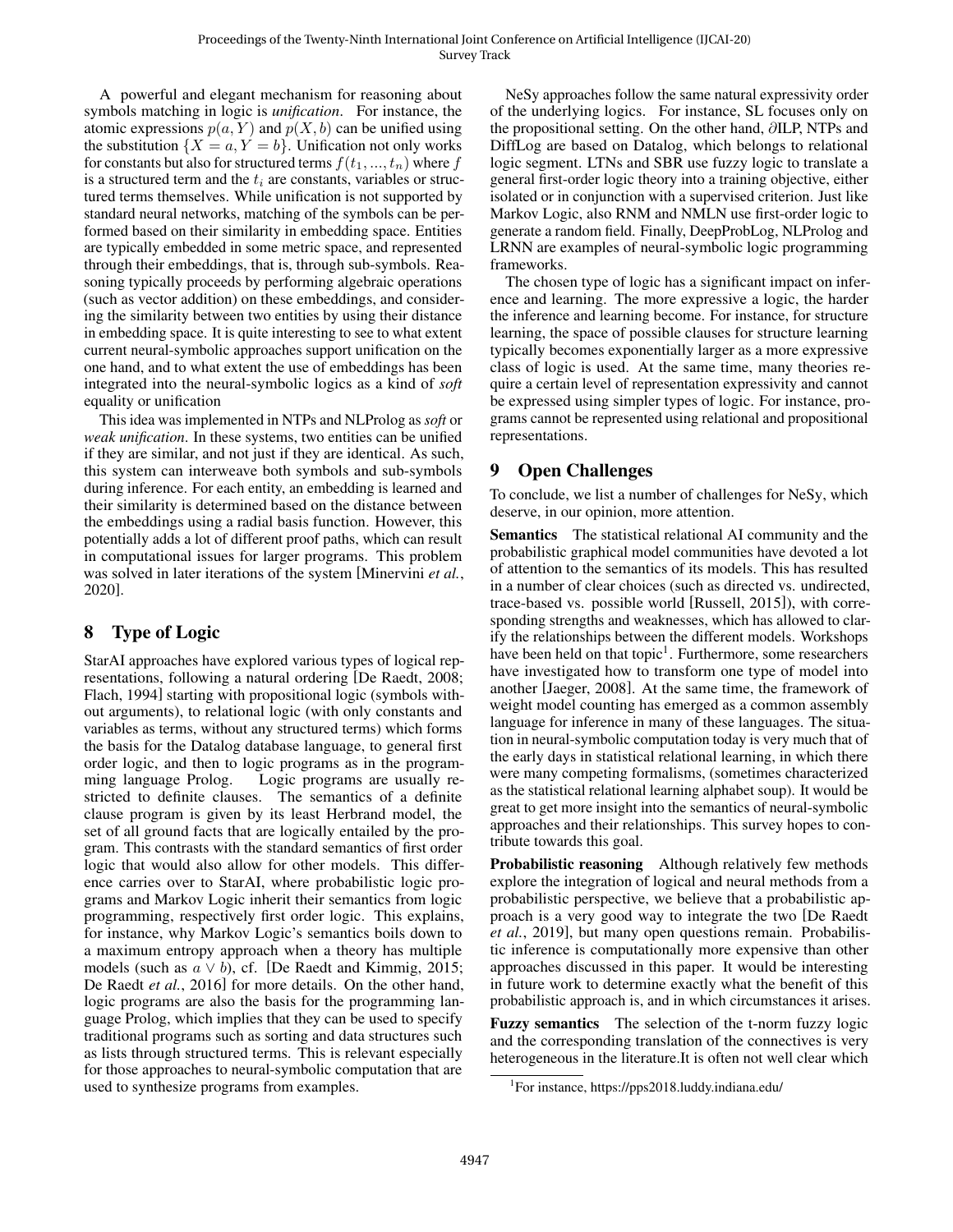|                                               |                            |                                 | Dimension 1 Dimension 2 Dimension 3 Dimension 4 Dimension 5 Dimension 6 Dimension 7 |                                           |                               |                              |                                                  |
|-----------------------------------------------|----------------------------|---------------------------------|-------------------------------------------------------------------------------------|-------------------------------------------|-------------------------------|------------------------------|--------------------------------------------------|
|                                               | (D)irected<br>(U)ndirected | (M)odel-based<br>(P)roof -based | $(L)$ ogic<br>(P)robability<br>(N) eural                                            | $(L)$ ogic<br>(P)robability<br>$(F)$ uzzy | (P)arameter<br>$(S)$ tructure | $(S)$ ymbols<br>(Sub)symbols | (P)ropositional<br>(R)elational<br>(FOL)<br>(LP) |
| $\partial$ ILP [Evans and Grefenstette, 2018] | D                          | P                               | $L+N$                                                                               | F                                         | $P + S$                       | S                            | $\mathbb{R}$                                     |
| DeepProbLog [Manhaeve et al., 2018]           | D                          | P                               | $L+P+N$                                                                             | P                                         | P                             | $S+Sub$                      | LP                                               |
| DiffLog [Si et al., 2019]                     | D                          | P                               | $L+N$                                                                               | F                                         | $P + S$                       | S                            | $\mathbb{R}$                                     |
| LRNN [Sourek et al., 2018]                    | D                          | P                               | $L+N$                                                                               | $\mathbf{F}$                              | $P + S$                       | $S+Sub$                      | LP                                               |
| LTN [Donadello et al., 2017]                  | U                          | M                               | $L+N$                                                                               | $\mathbf{F}$                              | P                             | Sub                          | <b>FOL</b>                                       |
| NeuralLP [Yang et al., 2017]                  | D                          | M                               | $L+N$                                                                               | L                                         | P                             | S                            | $\mathbb{R}$                                     |
| NLM [Dong et al., 2019]                       | D                          | M                               | $L+N$                                                                               | L                                         | $P + S$                       | S                            | $\mathbf{R}$                                     |
| NLProlog [Weber et al., 2019]                 | D                          | P                               | $L+P+N$                                                                             | P                                         | $P + S$                       | $S+Sub$                      | LP                                               |
| NMLN [Marra and Kuželka, 2019]                | U                          | M                               | $L+P+N$                                                                             | P                                         | $P + S$                       | $S+Sub$                      | <b>FOL</b>                                       |
| NTP [Rocktäschel and Riedel, 2017]            | D                          | ${\bf P}$                       | $L+N$                                                                               | L                                         | $P + S$                       | $S+Sub$                      | $\mathbb{R}$                                     |
| RNM [Marra et al., 2020]                      | U                          | M                               | $L+P+N$                                                                             | P                                         | P                             | $S+Sub$                      | <b>FOL</b>                                       |
| SL [Xu et al., 2018]                          | U                          | M                               | $L+P+N$                                                                             | $\mathbf P$                               | P                             | $S+Sub$                      | $\mathbf P$                                      |
| SBR [Diligenti et al., 2017]                  | U                          | M                               | $L+N$                                                                               | F                                         | P                             | Sub                          | <b>FOL</b>                                       |
| Tensorlog [Cohen et al., 2017]                | D                          | P                               | $L+N$                                                                               | P                                         | P                             | S+Sub                        | R                                                |

Table 1: Taxonomy of a (non-exhaustive) list of NeSy models according to the 7 dimensions outlined in the paper.

properties of Boolean logic a model is preserving, while there is the general tendency to consider fuzzy logic a continuous surrogate of Boolean logic without considering the wellknown differences in semantics. There is a clear need for further studies in this field. On one hand, one could want to define new models which are natively fuzzy, thus not requiring the translation from Boolean logic. On the other hand, an interesting research direction concerns the characterisation of what is a good fuzzy approximation of Boolean logic in relation to a set of properties that one wishes to preserve.

Applications The current NeSy systems are not yet very mature from an application perspective and there are no real showcase applications yet. However, there have been promising proof-of-concepts in various fields. First, knowledgebase completion is a natural application for NeSy methods as the knowledge base is inherently symbolic and neural methods can be leveraged to generalise over the facts and predict those that are missing [Rocktäschel and Riedel, 2017; [Donadello](#page-6-12) *et al.*, 2017]. Second, NeSy has contributed to various computer vision tasks by incorporating background knowledge in, for instance, image segmentation and semantic image interpretation [\[Donadello](#page-6-12) *et al.*, 2017; [Alirezaie](#page-6-26) *et al.*, 2019]. Lastly, NeSy methods were used to aid natural language tasks such as question answering and visual question answering [\[Weber](#page-7-5) *et al.*, 2019; Yi *[et al.](#page-7-29)*, [2018\]](#page-7-29), where the latter is also closely related to the computer vision domain. Some of the methods mentioned show some promising early results in the domain of inductive programming [\[Evans and Grefenstette, 2018;](#page-6-9) Si *et al.*[, 2019;](#page-7-7) Rocktäschel and Riedel, 2017], although they are still limited when compared to standard inductive logic programming systems. Developing real-life applications of NeSy is one of the

most challenging and pressing open questions for the field.

Structure learning While significant progress has been made on learning the structure of purely relational models (without probabilities), learning StarAI models remains a major challenge due to the complexity of inference and the combinatorial nature of the problem. Incorporating neural aspects complicates the problem even more. NeSy methods have certainly shown potential for addressing this problem (Section [6\)](#page-3-0), but the existing methods are still limited and mostly domainspecific which impedes their wide application. For instance, the current systems that support structure learning require user effort to specify the clause templates or write a sketch of a model.

Scaling inference Scalable inference is a major challenge for StarAI and therefore also for NeSy approaches with an explicit logical or probabilistic reasoning component. Investigating to which extent neural methods can help with this challenge by means of lifted (exploiting symmetries in models) or approximate inference, as well as reasoning from the intermediate representations [\[Abboud](#page-6-27) *et al.*, 2020], are promising future research directions.

Data efficiency A major advantage of StarAI methods, as compared to neural ones, is their data efficiency – StarAI methods can efficiently learn from small amounts of data, whereas neural methods are data hungry. On the other hand, StarAI methods do not scale to big data sets, while neural methods can easily handle them. We believe that understanding how these methods can help each other to overcome their complementary weaknesses, is a promising research direction.

Symbolic representation learning The effectiveness of deep learning comes from the ability to change the representa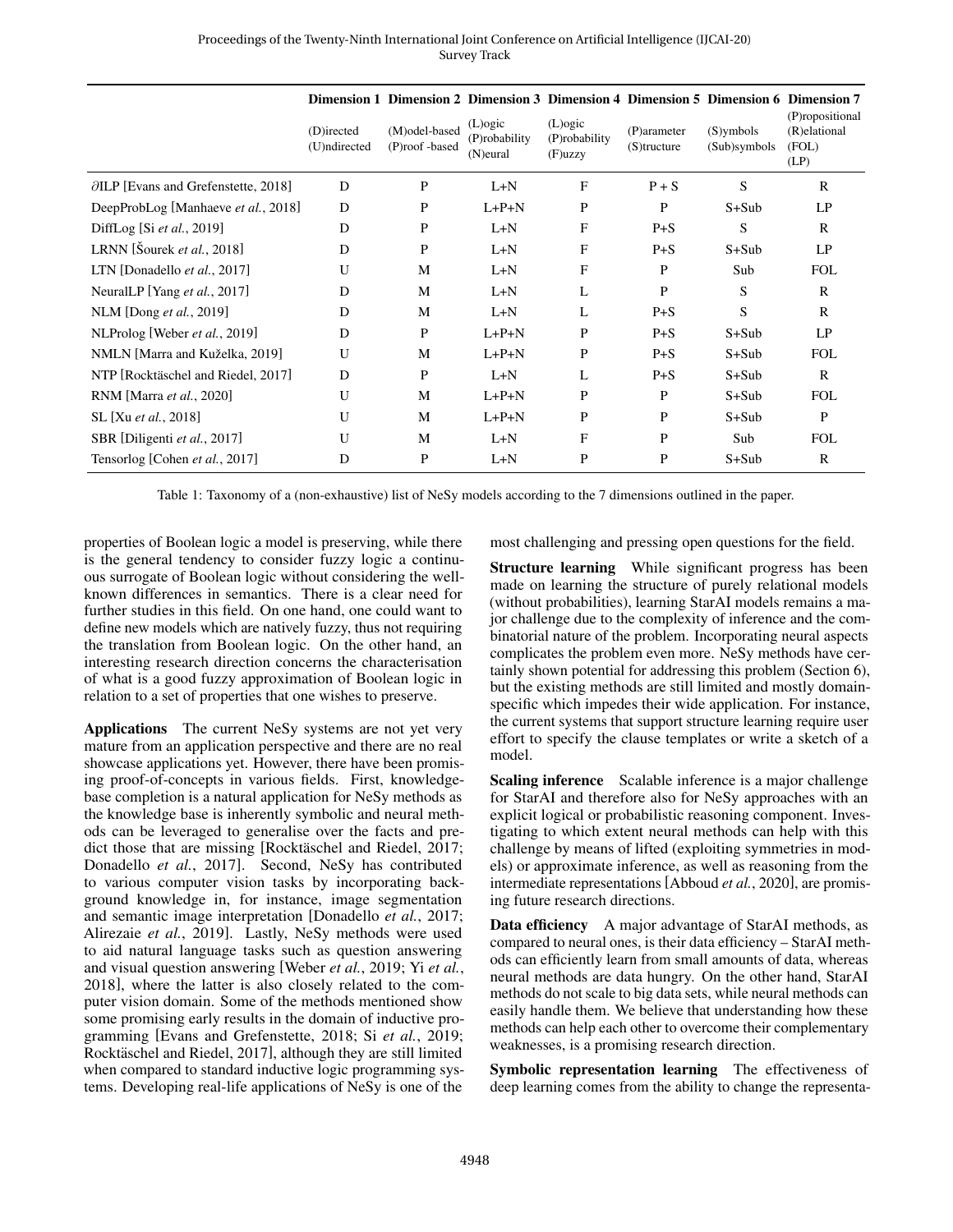tion of the data so that the target task becomes easier to solve. The ability to change the representation on the symbolic level as well would significantly increase the capabilities of NeSy systems. This is a major open challenge for which neurally inspired methods could help achieve progress [\[Cropper, 2019;](#page-6-28) Dumančić et al., 2019].

#### Acknowledgements

Robin Manhaeve and Sebastijan Dumančić are funded by the Research Foundation-Flanders (FWO). This work has also received funding from the European Research Council (ERC) under the European Union's Horizon 2020 research and innovation programme (grant agreement No [694980] SYNTH: Synthesising Inductive Data Models) and the Wallenberg AI, Autonomous Systems and Software Program (WASP) funded by the Knut and Alice Wallenberg Foundation.

### References

- <span id="page-6-27"></span>[Abboud *et al.*, 2020] Ralph Abboud, İsmail İlkan Ceylan, and Thomas Lukasiewicz. Learning to reason: Leveraging neural networks for approximate DNF counting. In *AAAI*, 2020.
- <span id="page-6-26"></span>[Alirezaie et al., 2019] Marjan Alirezaie, Martin Längkvist, Michael Sioutis, and Amy Loutfi. Semantic referee: A neural-symbolic framework for enhancing geospatial semantic segmentation. *Semantic Web*, 10, 2019.
- <span id="page-6-7"></span>[Bach *et al.*, 2017] Stephen H. Bach, Matthias Broecheler, Bert Huang, and Lise Getoor. Hinge-loss markov random fields and probabilistic soft logic. *J. Mach. Learn. Res.*, 18, 2017.
- <span id="page-6-4"></span>[Bader and Hitzler, 2005] Sebastian Bader and Pascal Hitzler. Dimensions of neural-symbolic integration - A structured survey. *CoRR*, abs/cs/0511042, 2005.
- <span id="page-6-0"></span>[Besold *et al.*, 2017] Tarek R. Besold, Artur S. d'Avila Garcez, Sebastian Bader, Howard Bowman, Pedro M. Domingos, Pascal Hitzler, Kai-Uwe Kühnberger, Luís C. Lamb, Daniel Lowd, Priscila Machado Vieira Lima, Leo de Penning, Gadi Pinkas, Hoifung Poon, and Gerson Zaverucha. Neural-symbolic learning and reasoning: A survey and interpretation. *CoRR*, abs/1711.03902, 2017.
- <span id="page-6-18"></span>[Bošnjak et al., 2017] Matko Bošnjak, Tim Rocktäschel, Jason Naradowsky, and Sebastian Riedel. Programming with a differentiable forth interpreter. In *ICML*, 2017.
- <span id="page-6-17"></span>[Cohen *et al.*, 2017] William W. Cohen, Fan Yang, and Kathryn Mazaitis. Tensorlog: Deep learning meets probabilistic dbs. *CoRR*, abs/1707.05390, 2017.
- <span id="page-6-28"></span>[Cropper, 2019] Andrew Cropper. Playgol: Learning programs through play. In *IJCAI 2019*, 2019.
- <span id="page-6-20"></span>[Dai *et al.*, 2019] Wang-Zhou Dai, Qiuling Xu, Yang Yu, and Zhi-Hua Zhou. Bridging machine learning and logical reasoning by abductive learning. In *NeurIPS*, 2019.
- <span id="page-6-13"></span>[Darwiche, 2011] Adnan Darwiche. Sdd: A new canonical representation of propositional knowledge bases. In *IJCAI*, 2011.
- <span id="page-6-1"></span>[d'Avila Garcez *et al.*, 2019] Artur S. d'Avila Garcez, Marco Gori, Luís C. Lamb, Luciano Serafini, Michael Spranger, and Son N. Tran. Neural-symbolic computing: An effective methodology for principled integration of machine learning and reasoning. *FLAP*, 6, 2019.
- <span id="page-6-6"></span>[De Raedt and Kimmig, 2015] Luc De Raedt and Angelika Kimmig. Probabilistic (logic) programming concepts. *Machine Learning*, 100, 2015.
- <span id="page-6-3"></span>[De Raedt *et al.*, 2016] Luc De Raedt, Kristian Kersting, Sriraam Natarajan, and David Poole. *Statistical Relational Artificial Intelligence: Logic, Probability, and Computation*. Morgan & Claypool Publishers, 2016.
- <span id="page-6-16"></span>[De Raedt *et al.*, 2019] Luc De Raedt, Robin Manhaeve, Sebastijan Dumančić, Thomas Demeester, and Angelika Kimmig. Neurosymbolic= neural+ logical+ probabilistic. In *NeSy @ IJCAI*, 2019.
- <span id="page-6-24"></span>[De Raedt, 2008] Luc De Raedt. *Logical and relational learning*. Springer, 2008.
- <span id="page-6-14"></span>[Demeester *et al.*, 2016] Thomas Demeester, Tim Rocktäschel, and Sebastian Riedel. Lifted rule injection for relation embeddings. In *EMNLP*, 2016.
- <span id="page-6-11"></span>[Diligenti *et al.*, 2017] Michelangelo Diligenti, Marco Gori, and Claudio Saccà. Semantic-based regularization for learning and inference. *Artif. Intell.*, 244, 2017.
- <span id="page-6-12"></span>[Donadello *et al.*, 2017] Ivan Donadello, Luciano Serafini, and Artur S. d'Avila Garcez. Logic tensor networks for semantic image interpretation. In *IJCAI*, 2017.
- <span id="page-6-10"></span>[Dong *et al.*, 2019] Honghua Dong, Jiayuan Mao, Tian Lin, Chong Wang, Lihong Li, and Denny Zhou. Neural logic machines. In *ICLR*, 2019.
- <span id="page-6-29"></span>[Dumančić et al., 2019] Sebastijan Dumančić, Tias Guns, Wannes Meert, and Hendrik Blockeel. Learning relational representations with auto-encoding logic programs. In *IJCAI*, 2019.
- <span id="page-6-22"></span>[Ellis et al., 2018a] Kevin Ellis, Lucas Morales, Mathias Sablé-Meyer, Armando Solar-Lezama, and Josh Tenenbaum. Learning libraries of subroutines for neurally-guided bayesian program induction. In *NeurIPS*, 2018.
- <span id="page-6-23"></span>[Ellis *et al.*, 2018b] Kevin Ellis, Daniel Ritchie, Armando Solar-Lezama, and Josh Tenenbaum. Learning to infer graphics programs from hand-drawn images. In *NeurIPS*, 2018.
- <span id="page-6-9"></span>[Evans and Grefenstette, 2018] Richard Evans and Edward Grefenstette. Learning explanatory rules from noisy data. *J. Artif. Intell. Res.*, 61, 2018.
- <span id="page-6-15"></span>[Fierens *et al.*, 2015] Daan Fierens, Guy Van den Broeck, Joris Renkens, Dimitar Shterionov, Bernd Gutmann, Ingo Thon, Gerda Janssens, and Luc De Raedt. Inference and learning in probabilistic logic programs using weighted boolean formulas. *Theory and Practice of Logic Programming*, 15, 2015.
- <span id="page-6-25"></span>[Flach, 1994] Peter Flach. *Simply Logical: Intelligent Reasoning by Example*. John Wiley & Sons, Inc., 1994.
- <span id="page-6-5"></span>[Friedman *et al.*, 1999] Nir Friedman, Lise Getoor, Daphne Koller, and Avi Pfeffer. Learning probabilistic relational models. In *IJCAI*, 1999.
- <span id="page-6-8"></span>[Gebser *et al.*, 2012] Martin Gebser, Roland Kaminski, Benjamin Kaufmann, and Torsten Schaub. Answer set solving in practice. *Synthesis lectures on artificial intelligence and machine learning*, 6, 2012.
- <span id="page-6-2"></span>[Getoor and Taskar, 2007] L. Getoor and B. Taskar, editors. *An Introduction to Statistical Relational Learning*. MIT Press, 2007.
- <span id="page-6-19"></span>[Giannini *et al.*, 2018] Francesco Giannini, Michelangelo Diligenti, Marco Gori, and Marco Maggini. On a convex logic fragment for learning and reasoning. *IEEE TFS*, 27, 2018.
- <span id="page-6-21"></span>[Gutmann *et al.*, 2008] Bernd Gutmann, Angelika Kimmig, Kristian Kersting, and Luc De Raedt. Parameter learning in probabilistic databases: A least squares approach. In *ECML&PKDD*, 2008.